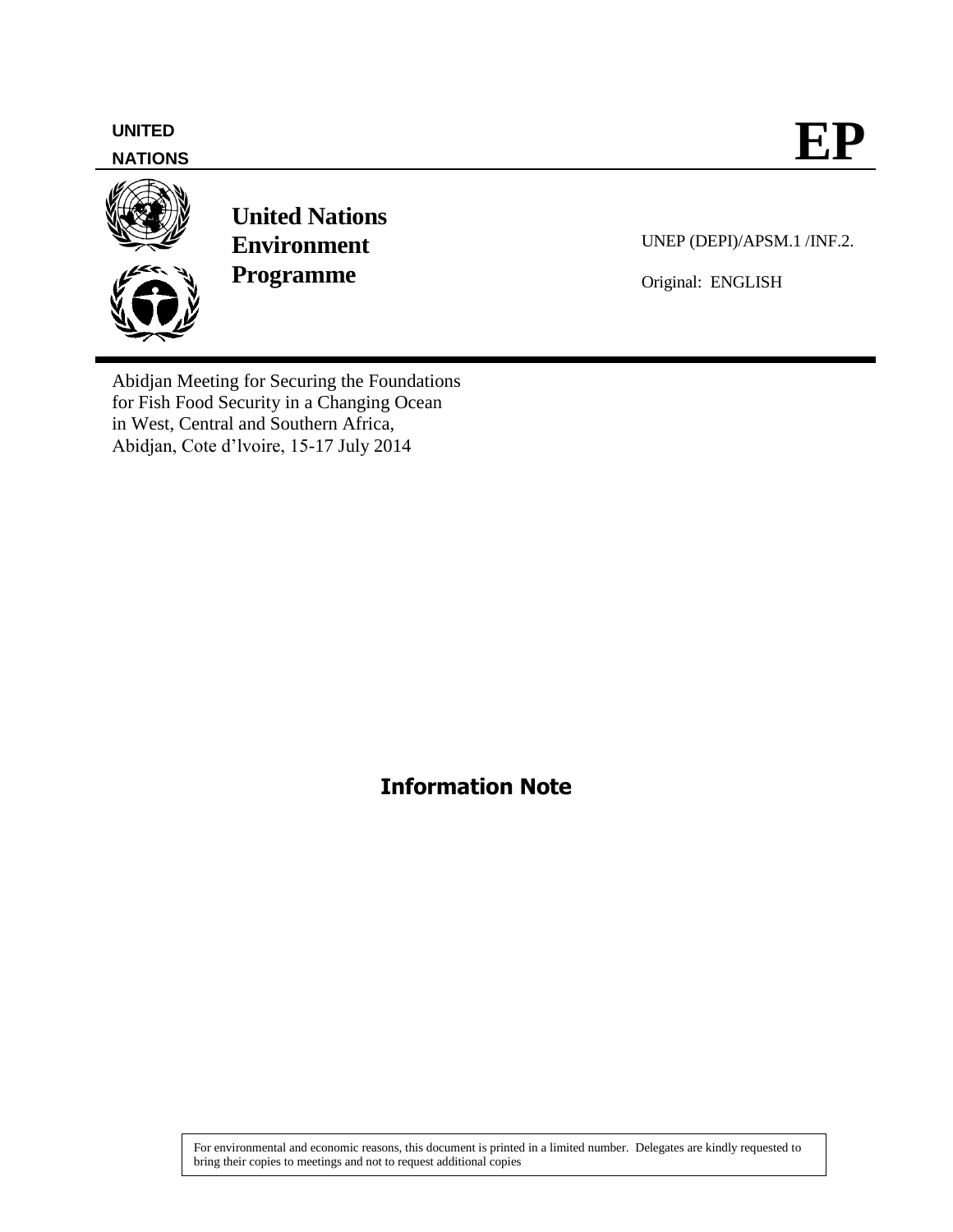





# **INFORMATION FOR DELEGATES**

The United Nations Environment Programme (UNEP) in close collaboration with the Food and Agricultural Organization of United Nations (FAO) and the Government of Norway has been developing a project on Securing the Foundations for Fish Food Security in a Changing Ocean and are pleased to welcome you to Abidjan, Côte d'Ivoire Joint FAO-UNEP-Norway funded Project: Securing the Foundations for Fish Food Security in a Changing Ocean in West, Central and Southern Africa, Abidjan, Côte d'Ivoire 15 - 17 July 2014.

This information document provides logistical details related to the meeting. The delegates are kindly requested to take note of the same.

# **1. Venue for the meeting**

The meeting venue will be at Hôtel Ivotel

**Immeuble Ivotel Plateau, Rue Courgas 01 BP 11811 ABIDJAN 01 Tel: +225 20 25 66 67 E-mail: [ivotel@ivotel.com](mailto:ivotel@ivotel.com)**

## **2. Hotel Reservations**

The organizers have made a block booking for all delegates. A preferential rate has been agreed with the hotel at approx. US\$ 134.97 per night for bed and breakfast. Selfsponsored participants are kindly requested to make their own hotel reservations directly with the hotel. Self-sponsored participants who would like to stay at Hôtel Ivotel should indicate that they are **UNEP Guests**. It should be noted that a deposit payable may be required for processing hotel reservations.

The hotel contact person at Ivotel is;

Contact person: Ms. Anna TAGBA (**anna.tagba@ivotel.com**) Tel: +225 20 25 66 66 Fax: +225 20 25 67

# **3. Daily Subsistence Allowance (DSA)**

For any query related to travel and daily subsistence allowance (DSA), sponsored participants are invited to contact the designated focal persons as indicated below: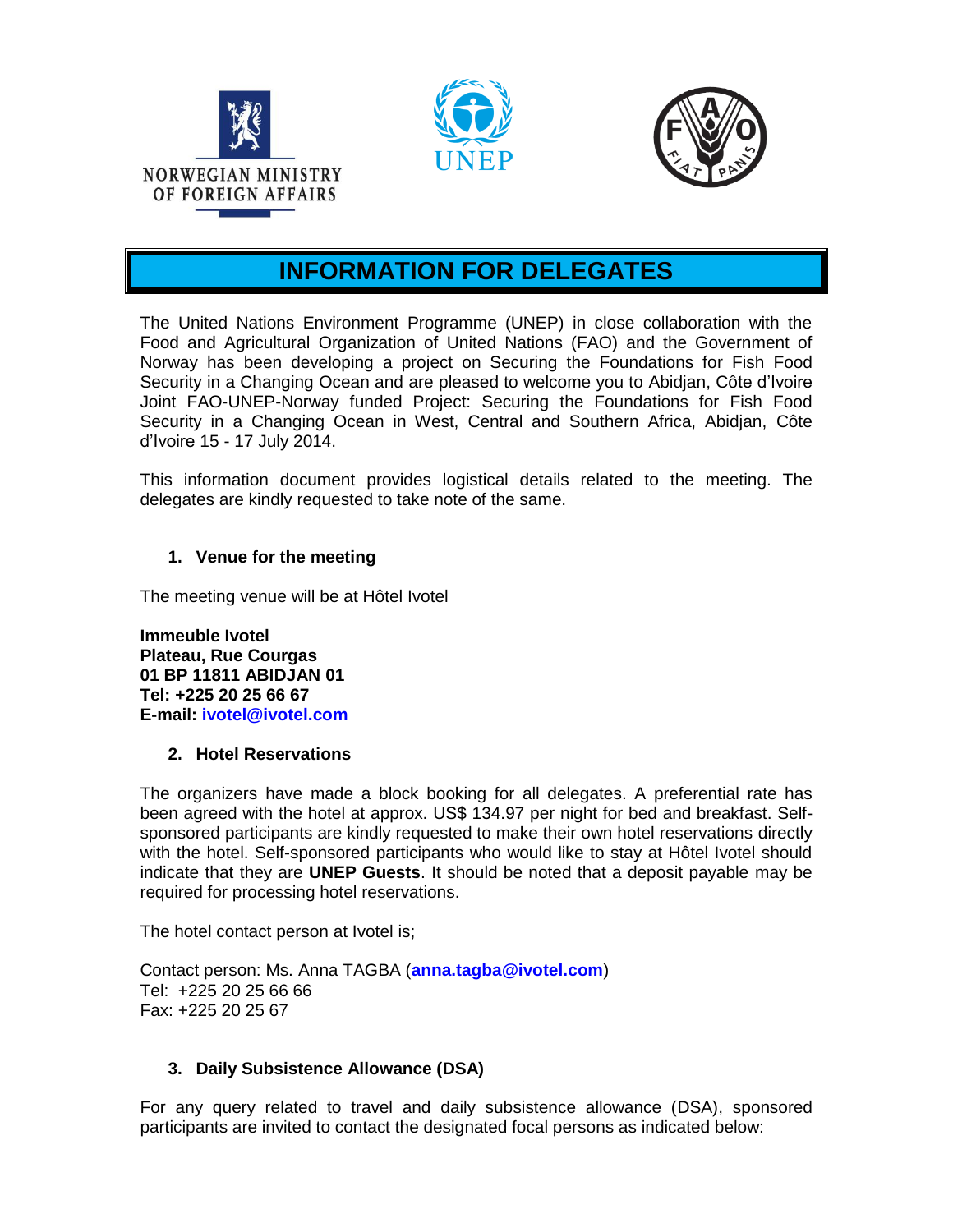# **3.1 Daily Subsistence Allowance**

Serge Michel LOGOSSOU Finance / Budget Management, Division of Environmental Policy Implementation (DEPI) UNEP/ Abidjan Convention Secretariat Abidjan, Côte d'Ivoire Phone :+ 225 22 41 88 56 Mob : + 225 47 20 13 71 Fax :+ 225 22 41 55 67 Email: [serge.logossou@unep.org](mailto:serge.logossou@unep.org)

Boarding pass and copy of passport should be presented for DSA collection.

# **3.2 Travel**

Ms. Faustina Mukanzi Freshwater and Marine Ecosystems Branch (FMEB) Division of Environmental Policy Implementation United Nations Environment Programme NOF Block 2, Level 2, South Wing P. O. Box 30552 – 00100 NAIROBI Tel: (254 20) 7624013 Email: [faustina.mukanzi@unep.org](mailto:faustina.mukanzi@unep.org)

# **4. Airport Transfers**

The hotel will provide shuttle for airport transfers for the delegates at no cost. The service will be at the Arrivals lobby holding placard labeled 'Scoping Meeting Delegate'.

## **5. Registration of delegates**

All delegates are required to register at the Registration Desk outside the meeting room.

## **6. Badges**

Identity badges will be issued to all participants upon registration. All delegates are requested to wear badges during the meeting.

## **7. Documentation**

Meeting documents will be distributed to the delegates via email.

## **8. Time Zone**

Cote d'Ivoire is currently on GMT time zone.

## **9. Visas**

Delegates are required to make their own arrangements for issuance of entry visa to Côte d'Ivoire. Delegates should have received invitation letters to enable them process the necessary travel documents. You can log into: [www.abidjan.com/v/visa\\_requirements/](http://www.abidjan.com/v/visa_requirements/) for more details.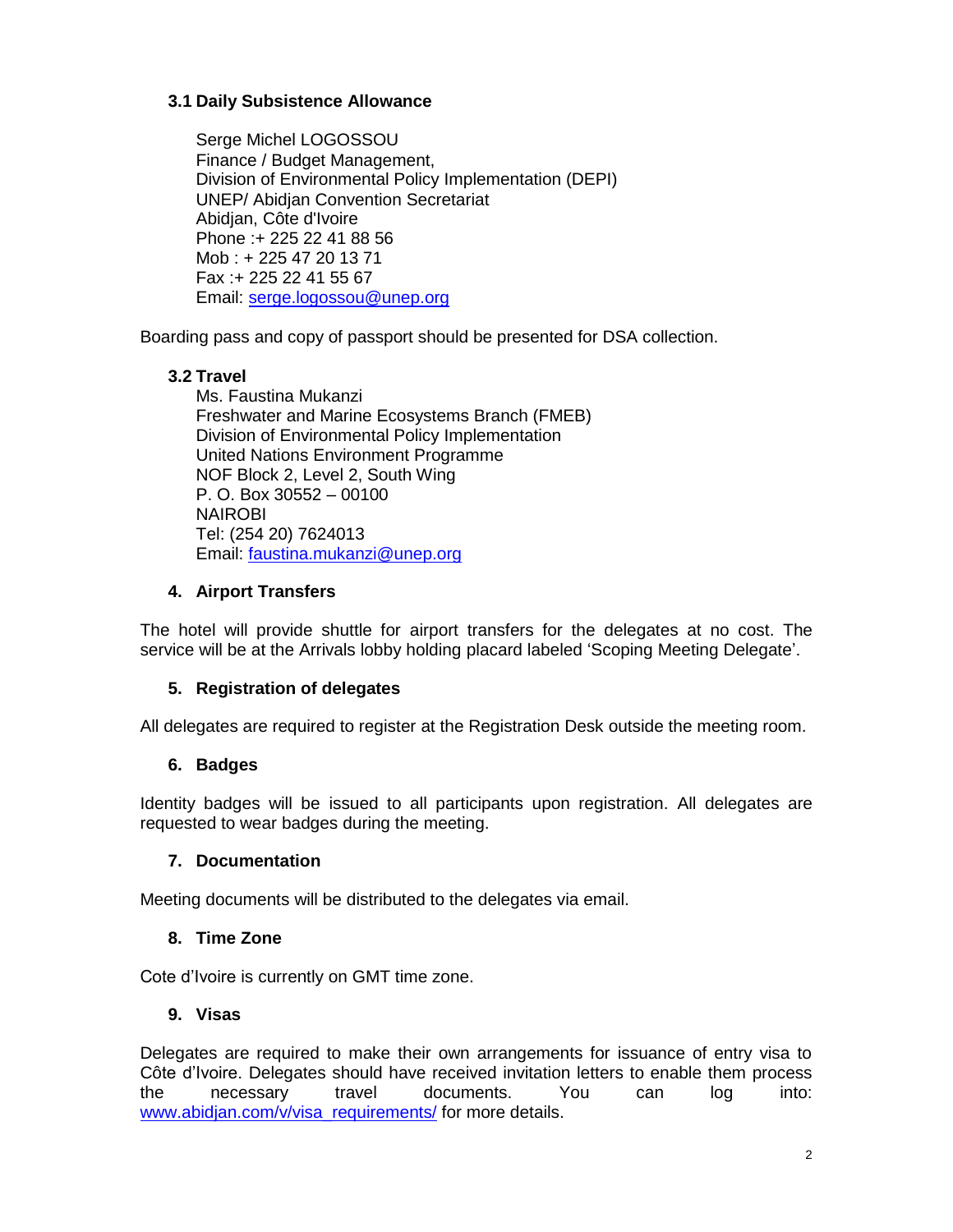#### **10. Health**

All delegates are advised to carry their yellow fever vaccination certificate.

#### **11. Weather**

In July, temperatures in Abidjan range between a maximum of  $34^{\circ}$ C (daytime) and a minimum of  $24^{\circ}$ C (evening).

The city has a tropical wet and dry climate with long rainy season from May through July, a short rainy season (September–November) and two dry seasons, though rain is seen even during these dry seasons. Abidjan is generally humid throughout the year, with humidity generally at or higher than 80 percent. During the rainy season it can rain continuously for several consecutive days, or intensely for over an hour.

## **12. Travel**

Abidjan experiences a tropical monsoon climate all year round and most months from May through July are showered with heavy rain. Avoid the above said months and Abidjan is a pleasant place with rain gods always looking down, but it's not that disturbing.

#### **City Transport**

Abidjan is a big city, so discovering the place as you walk would be a bad idea. In addition, the city is not safe for cyclers either. Thus, the only option remaining would be public transport that includes taxis, buses, and boats. Moreover, you could also hire a motorcycle for your own sweet ride.

**Taxis**: There are two types of taxis in Abidjan: the orange colored and the varied colored. The orange colored taxis are ideal if you want travel singly, but these are quite expensive. In fact, the drivers need some bit of advised bargaining to lower down the rates. Get deep into the neighborhoods and you will discover various color taxis depending upon the area they operate. These are less expensive but you have to share them and the distance traveled is limited to the neighborhood.

Metered taxis are 'supposed' to exist but do not, thus leaving the deal to the driver and bargainer.

**Buses**: Buses is another cheap option of public transport though you will more often find them over-crowded. Besides, pickpockets have their own thing going on in such busy areas, so it better to remain alert, safe and secure.

**Boat**: Crossing the lagoon means taking a ferry ride that is the right choice by any means. Watching the Abidjan city on the horizon is sight worth remembering.

## **13. Official Language**

The official language in Côte d'Ivoire is French. However English is minimally spoken and understood in hotels and restaurants.